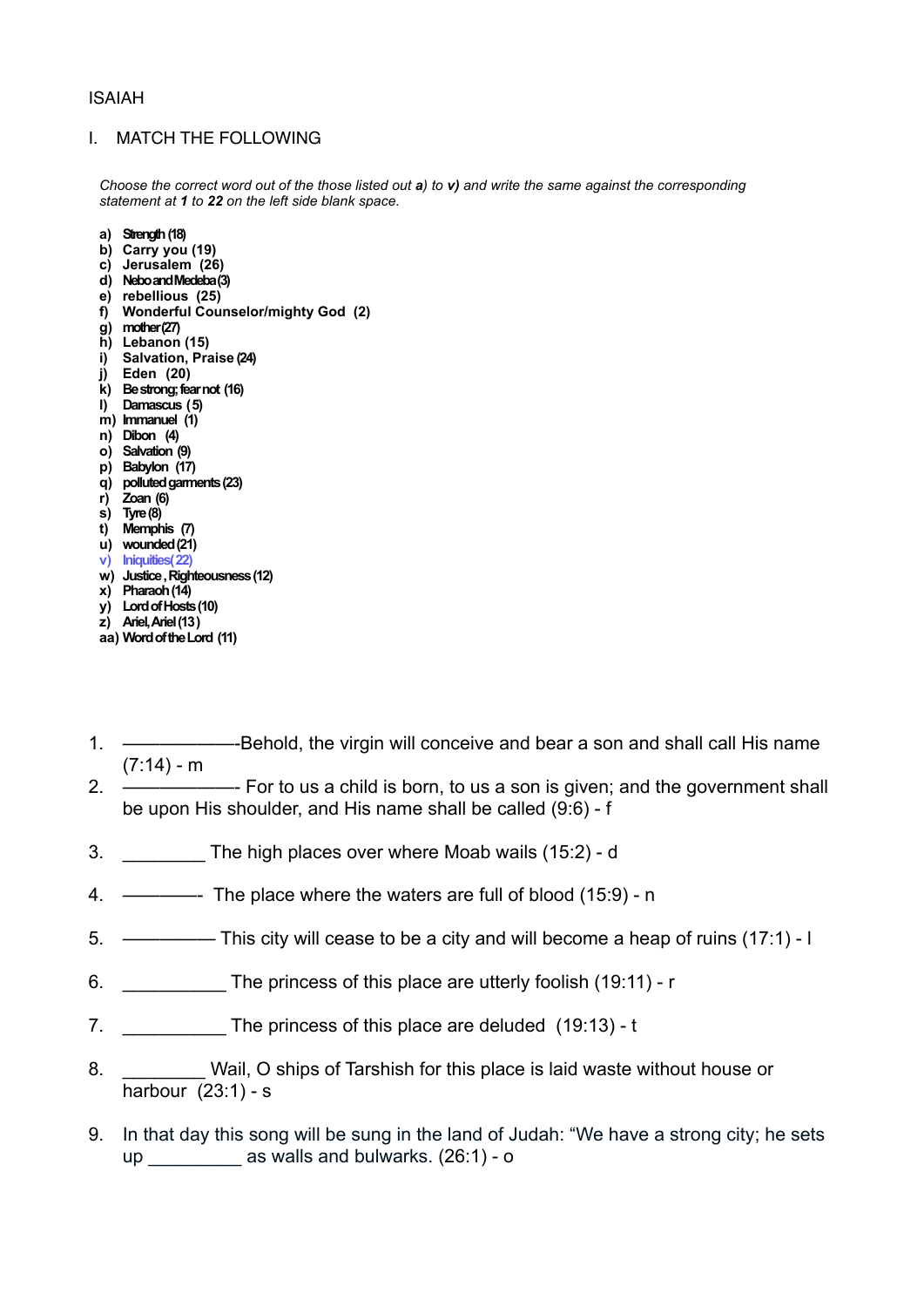- 10. In that day the will be a crown of glory, and a diadem of beauty, to the remnant of his people. (28:5) **-** y
- 11. And the \_\_\_\_\_\_\_\_\_\_ will be to them precept upon precept, precept upon precept, line upon line, line upon line, here a little, there a little, that they may go, and fall backward, and be broken, and snared, and taken (28:13) **-**aa
- 12. And I will make the line, and the plumb line; and hail will sweep away the refuge of lies, and waters will overwhelm the shelter. (28:17)- w
- 13. Ah, \_\_\_\_\_\_\_, \_\_\_\_\_\_\_, the city where David encamped. (29:1) z
- 14. Therefore shall the protection of turn to your shame, and the shelter in the shadow of Egypt to your humiliation.(30:3) - x
- 15. ———————- This place is confounded and withered away (33:9) h
- 16. ———————- Say to those who have an anxious heart (35:4) k
- 17. ———————The descendants of Hezekiah according to Isaiah shall be carried to this place  $(39:7)$  - p
- 18. ———————-Those who wait for the Lord shall renew their something (40:31) a
- 19. ———————Even at your old age and to gray hairs God will do this (46:4) b
- 20. ———————The Lord comforts Zion and makes her wilderness like (51:3) j

21. ———————-Jesus was treated for our transgressions (53:5) - u

- 22. ———————-These actions of you have made made a separation between you and your God (59:2) - v
- 23. ——————— All our righteous deeds are like this (64:6) q
- 24. —— ———— Violence shall no more be heard in your land, devastation or destruction within your borders; you shall call your walls and your gates by these names (60:18) - i
- 25. ——————God will spread out His hands all the day to a people (65:2) e
- 26. —————— God will create this place to be a delight and its people a joy (65:18) c
- 27. **Example 27** God will comfort you as someone and you will be comforted over Jerusalem (66:13) - g

### **II. Who said to whom?**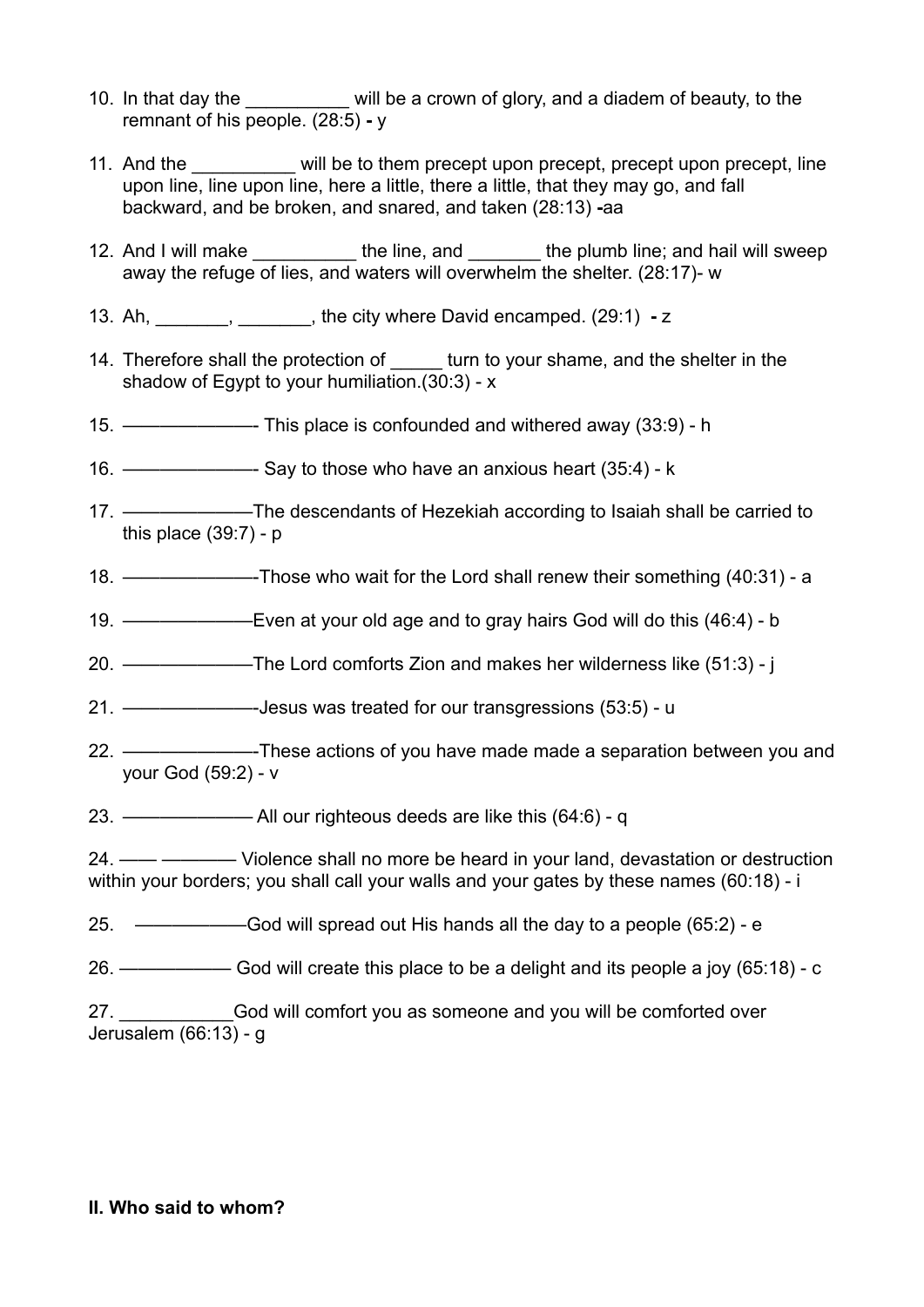- 1. I do not delight in the blood of bulls or of lambs, or of goats (1:11b) -The Lord to wicked Judah
- 2. You have a cloak; you shall be our leader, and his heap of ruins shall be under your rule in the house of his father (3:6) - A man to his brother
- 3. Holy, holy, holy is the Lord of hosts; the whole earth is full of His glory (6:3) One seraphim to the other
- 4. Behold, this has touched your lips; your guilt is taken away and your sin atoned for (6:7) - Seraphim to Isaiah
- 5. I will not ask and I will not put the Lord to the test (7:12) King Ahaz to the Lord
- 6. Go and loose the sackcloth from your waist and take off your sandals from your feet (20:2) -The Lord to Isaiah
- 7. This is a day of distress, of rebuke and of disgrace;children have come to the point of birth and there is no strength to bring them forth….therefore lift up your prayer for the remnant that is left (37:3) - Eliakim, Shebna and leading priests to Isaiah
- 8. For I shall defend this city to save it, for my own sake and for the sake of my servant David (37:21, 35) - Isaiah to Hezekiah
- 9. Set your house in order, for you shall die; you shall not recover (38:10) Isaiah to Hezekiah
- 10.They have seen all that is in my house.There is nothing in my storehouses that I did not show them (39:4) - Hezekiah to Isaiah
- 11.There will be peace and security in my days (39:8b) Hezekiah to Isaiah
- 12.I will go before you and level the exalted places;…I will give you treasures of darkness (45:2) - The LORD to Cyrus
- 13.I will give them an everlasting name that shall not be cut off (56:4-5) The Lord to the eunuchs

# **III. True /False**

- 1. The Lord shall have washed away the filth of the daughters of Zion [4:4] :True
- 2. How did Isaiah reply when the voice of the Lord said "Whom shall I send?" "Speak Lord, your servant hears" [6:8] : False
- 2. In the year that King Uzziah died, I saw the King sitting upon a throne, high and lifted up; and the train of his robe filled the temple. [6:1] : False
- 3. Woe to Assyria, the rod of my anger; the staff in their hands is my fury [10:5] : True
- 4. For the LORD will have compassion on Jacob and will again choose Judah, and will set them in their own land, and sojourners will join them and will attach themselves to the house of Jacob.[14:1]: False
- 5. And the land of Judah will become a terror to the Egyptians. Everyone to whom it is mentioned will fear because of the purpose that the LORD of hosts has purposed against them. [19:17]: True
- 6. In that day Judah will be the third with Egypt and Assyria, a blessing in the midst of the earth, whom the LORD of hosts has blessed, saying, "Blessed be Egypt my people, and Assyria the work of my hands, and Judah my inheritance."[19:24-25] : False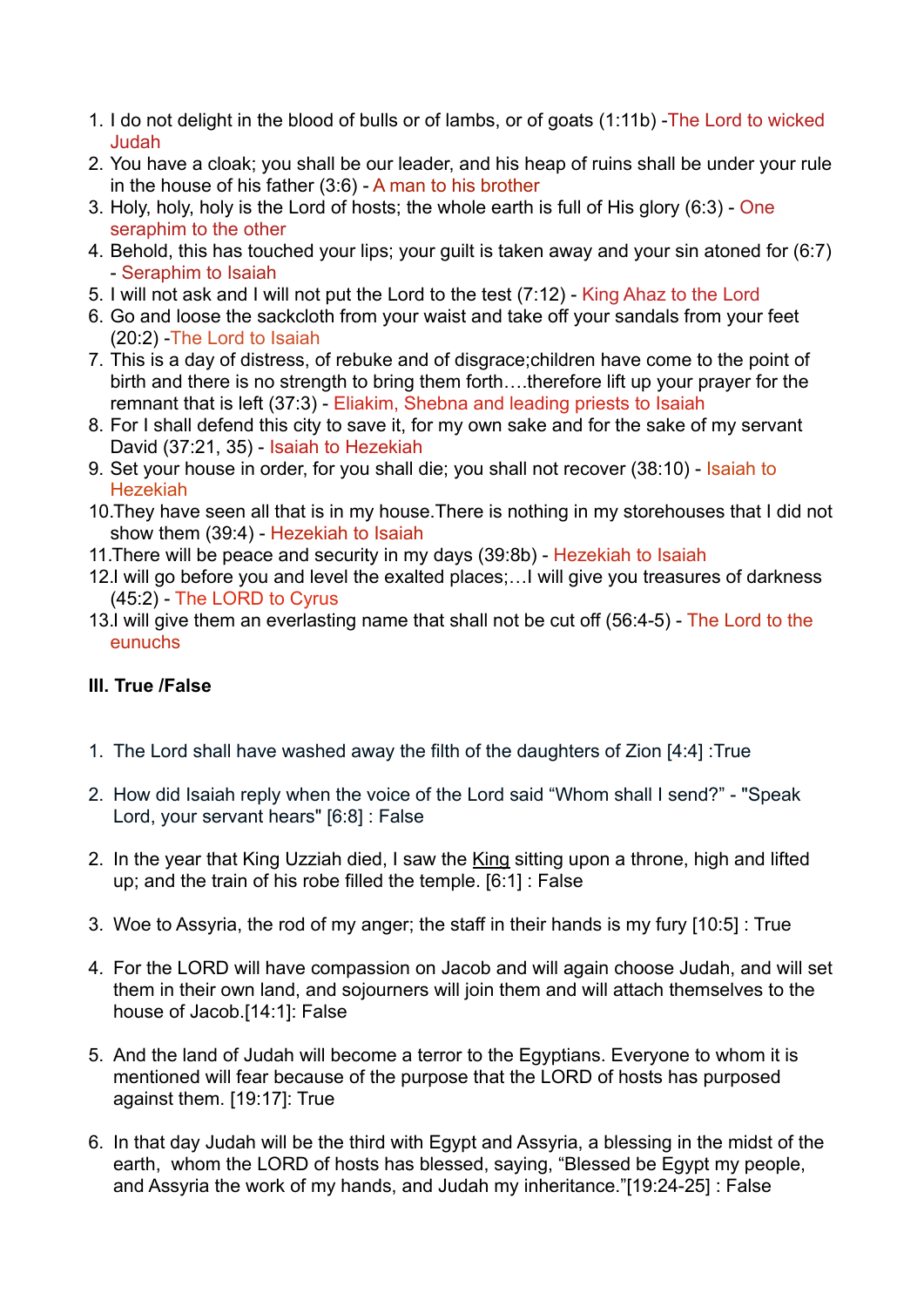7. On that day the LORD will punish the host of heaven, in heaven, and the kings of the earth, in heaven [24:21] : False

8. Trust in the Lord forever, for the Lord God is an everlasting rock [26:4] True

9. And the Lord said: "Because this people draw near with their mouth and honor me with their lips, while their hearts are far from me and their fear of me is a commandment taught by me. [29:13] False

10. Therefore the Lord waits to be gracious to you, and therefore he exalts himself to show mercy to you. For the Lord is a God of justice; blessed are all those who wait for him. [30:18] True

11. The Lord made the shadow cast by the declining sun on the dial of Ahaz turn back ten steps. [38:8] : True

12. Every valley shall be lifted up and every mountain and hill be made low. [40:4] : True

13. The idol worshippers know, they discern and their hearts can understand [44:18] : False

14. Even to your young age I am He, and gray hairs I will carry you [46:4] : True

15. Behold I have refined you not as silver, I have tried you in the furnace of affliction [48:10] : True

16. Who among you fears the Lord and obeys the voice of His servant. Let him who walks in darkness and has no light, trust in the name of the Lord and rely on His God [50:10] :True

17. You were sold for nothing and you shall be redeemed without money [52:3] : True

18. I will declare your righteousness and your deeds, but they will profit you [57:12]: False

19. And a Redeemer will come to Zion, to those in Jesus who turn from transgression [59:20] : False

20. I create a new heavens and a new earth, and the former things shall be remembered or come into mind [65:17] : False

## **IV. Who am I?**

- 1. **W**hen I died, Isaiah saw the Lord sitting upon a throne [6:1-King Uzziah]
- 2. I am the son of Jotham, grandson of Uzziah, King of Judah [7:1-Ahaz]
- 3. I am the son of Jaberechiah, one of the reliable witnesses [8:2-Zechariah]
- 4. I am the glory of kingdoms, will be like Sodom and Gomorrah when God overthrew them [13:19-Babylon]
- 5. In that day the Lord with his hard and great and strong sword will punish me the fleeing serpent, me - the twisting serpent, and he will slay the dragon that is in the sea. [27:1-Leviathan]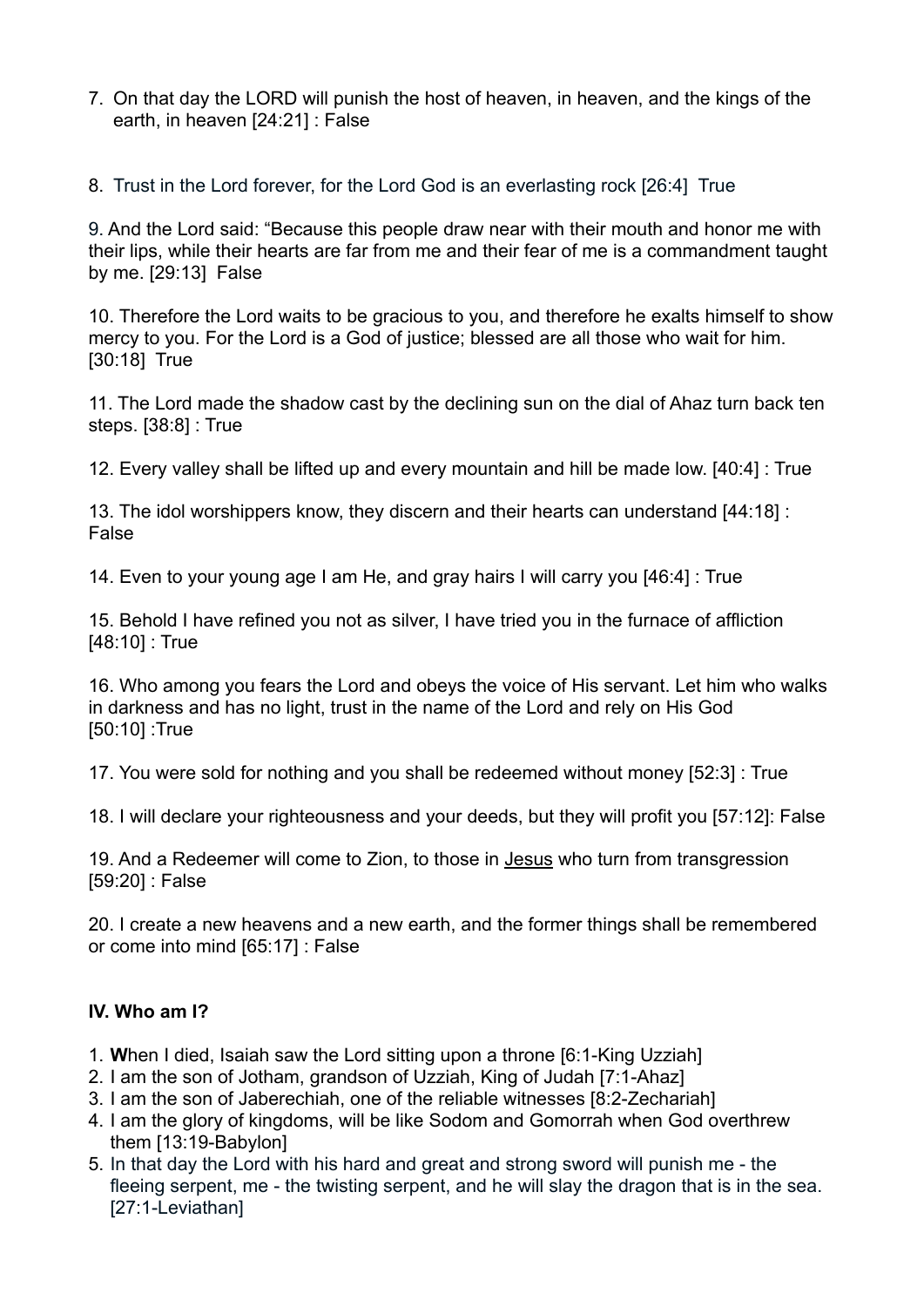- 6. I am wonderful in counsel and I am excellent in wisdom. [28:29-Lord of hosts]
- 7. My help is worthless and empty; therefore I have been called " Rahab who sits still." [Is 30:7-Egypt]
- 8. In the 14th year of King Hezekiah, I the king of Assyria came up against all the fortified cities of Judah and took them——-[36:1-Sennacherib]
- 9. I am the secretary to the King Hezekiah of Jerusalem————[36:3-Shebna]
- 10.To whom will you compare me, that i should be like Him [40:25-The Holy One]
- 11.I was despised and rejected by men, a man of sorrows [53:3-Jesus]
- 12.God will make me an everlasting covenant, His steadfast sure love for me [55:3-David]
- 13. The Lord will feed you with the heritage of me, your father [58:14-Jacob] 14.I shall be a crown of beauty in the hand of the Lord, i shall no more be termed forsaken [62:3&4a]

## **V. Fill in the blanks**

- 1. **A**nd he looked for ———-, but behold, bloodshed; for ————-, but behold, an outcry! [5:7 Justice; Righteousness]
- 2. So their root will be as rottenness, and their blossom go up like dust; for they have Louis the law of the LORD of hosts, and have Louis 2014 the word of the Holy One of Israel. [5:24 rejected, despised]
- 3. Above him stood the ————-. Each had six wings: with two he covered his quanglely and with two he covered his  $\Box$ , and with two he flew[ 6:2 Seraphim, face, feet]
- 4. And though a tenth remain in it, it will be burned again, like a terebinth or an oak, whose stump remains when it is felled." The \_\_\_\_\_\_\_\_\_\_\_\_\_\_\_ is its stump. [6:13 holy seed]
- 5. In the days of ——— the son of Jotham, son of Uzziah, king of Judah, Rezin the king of Syria and \_\_\_\_\_\_\_\_\_\_\_ the son of Remaliah the king of Israel came up to Jerusalem to wage war against it. [7:1 Ahaz, Pekah]
- 6. In the former time he brought into contempt the land of **Example 2** and the land of \_\_\_\_\_\_\_\_\_\_\_\_, but in the latter time he has made glorious the way of the sea, the land beyond the Jordan, Galilee of the nations. [9:1 Zebulun, Naphtali]
- 7. When the Lord has finished all his work on Mount Zion and on the will punish the speech of the arrogant heart of the king of and the boastful look in his eyes. [ 10:12 Jerusalem, Assyria]
- 8. In that day the  $\sim$  of Israel and the survivors of the house of Jacob will no more lean on him who struck them, but will lean on the LORD, the Holy One of Israel, in truth. [10:20 remnant]
- 9. Behold, God is my salvation; I will trust, and will not be afraid; for the LORD GOD is my and my end is and he has become my salvation. [12:2 strength,

song]

- 10. With joy you will draw water from the wells of Table 12:3 salvation
- 11.And Babylon, the glory of kingdoms, the splendor and pomp of the Chaldeans, will be like \_\_\_\_\_\_\_\_\_\_\_\_\_\_\_\_ and \_\_\_\_\_\_\_\_\_\_\_\_\_ when God overthrew them. [13:19 Sodom & Gomorrah]
- 12.And the peoples will take them and bring them to their place, and the house of Israel will possess them in the LORD's land as male and female slaves. They will take captive those who were their \_\_\_\_\_\_\_, and rule over those who \_\_\_\_\_\_\_\_\_\_\_\_\_\_them. [14:2] Captors, oppressed]
- 13. How you are fallen from heaven, O zon of Dawn! [14:12 Day star]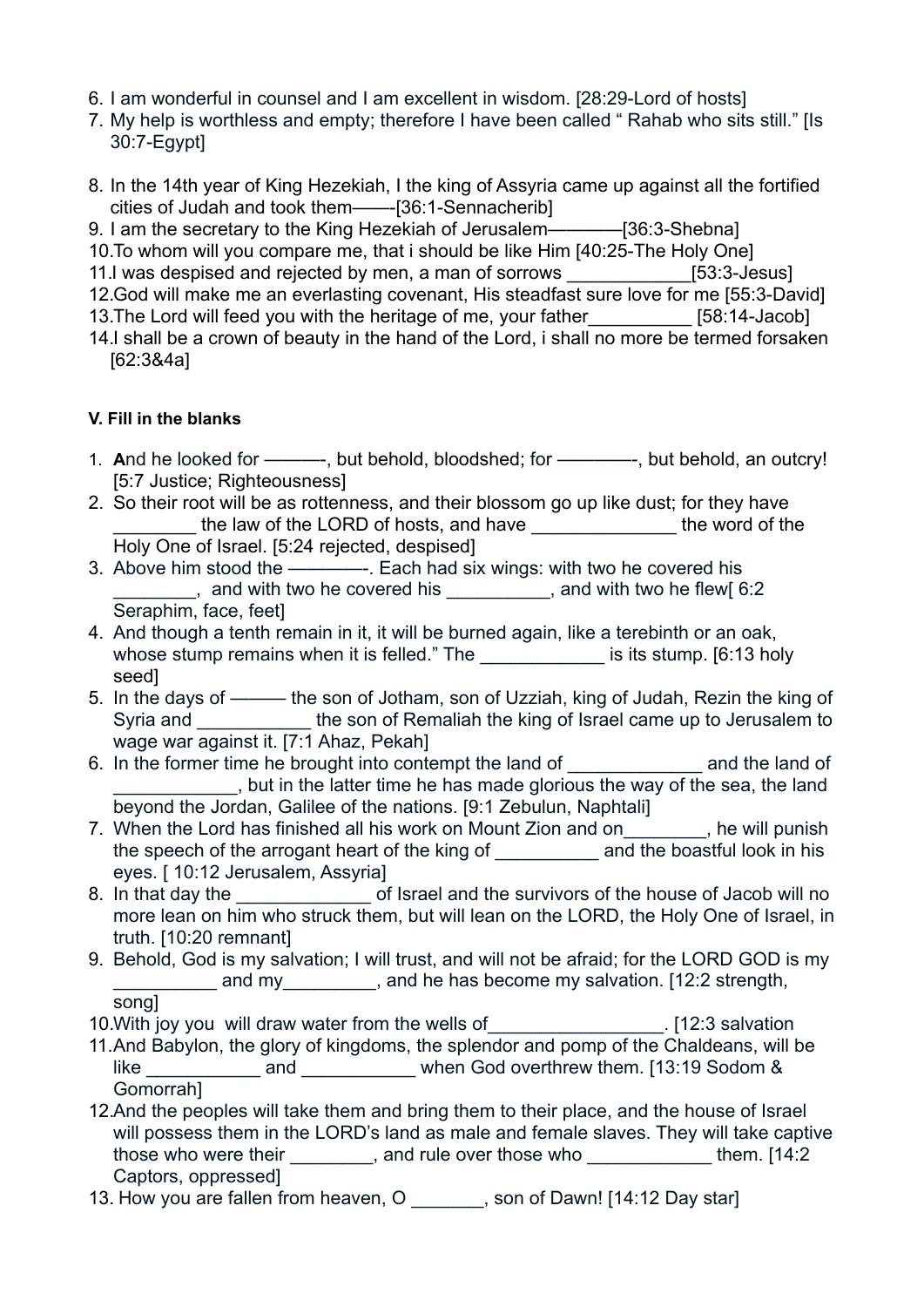- 14.When the oppressor is no more, and destruction has ceased, and he who tramples underfoot has vanished from the land, then a will be established in steadfast love, [16:4-5 throne]
- 15.Behold, will cease to be a city and will become a heap of ruins. [ 17:1] Damascus]
- 16.In that day there will be example in the land of Egypt that speak the language of Canaan and swear allegiance to the LORD of hosts. One of these will be called the City of \_\_\_\_\_\_\_\_\_\_\_\_\_. [19:18 five, destruction]
- 17.In that day there will be an altar to the LORD in the midst of the land of Egypt, and a pillar to the LORD at its border. It will be a sign and a witness to the LORD of hosts in the land of Egypt. When they cry to the LORD because of oppressors, he will send them a **Example 2** and defender, and deliver them. [19:19 Saviour]
- 18.Then the LORD said, "As my servant Isaiah has walked naked and barefoot for years as a sign and a portent against Egypt and Cush [ 20: 3 three]
- 19.In that day I will call my servant the son of Hilkiah, and I will clothe him with your robe, and will bind your sash on him, and will commit your authority to his hand. [22: 20-21 Eliakim]
- 20.Isa 23 is a prophecy against two cities in modern Lebanon: \_\_\_\_\_\_\_ and Sidon [ 23 Tyre]
- 21.The moon will be confounded, the sun ashamed; for the Lord of hosts reigns on Mount Zion and in Jerusalem, and his will be before his elders [ 24:23 Glory]
- 22. The Lord will lay low his pompous together with the skill of his hands [25:11] Pride]
- 23. The path of the righteous is  $\qquad$ ; you make the way of righteous [ 26:7 level]

24.I am the one who has laid as a foundation in Zion, a stone, a tested stone a precious \_\_\_\_\_\_\_\_\_, of a sure foundation: whoever believes will not be in haste. [28:16 Cornerstone]

- 25.The \_\_\_\_\_ shall obtain fresh joy in the Lord, and the poor among mankind shall exult in the \_\_\_\_\_\_\_\_ \_\_\_\_\_\_ of Israel [29:19 meek, Holy one]
- 26. The Lord dwells on high; he will fill Zion with \_\_\_\_\_\_\_\_ and \_\_\_\_\_\_\_\_ [33:5 Justice, righteousness]
- 27. "Now I will arise," says the Lord, "now I will lift myself up; now I will be —————— [33:10 Exalted]
- 28. For the Lord has a day of a section of recompense for the cause of Zion [34:8 vengeance]
- 29.And a highway shall be there and it shall be called the [35:8 Way of Holiness]
- 30.I have heard your prayers; i have seen your tears. Behold, I will add \_\_\_\_\_\_\_\_ years to your life [38:5 fifteen]
- 31.A voice cries: In the \_\_\_\_\_\_\_\_\_\_\_\_\_\_ prepare the way of the Lord; make straight in the desert a highway for our God [40:3 wilderness]
- 32. For I, the Lord your God, hold your right hand; it is I who say to you, "..., I am the one who helps you." [41:13 Fear not]
- 33.I have \_\_\_\_\_\_\_\_\_\_ you on the palms of my hand [49:16 engraved]
- 34.Is my hand shortened that it cannot [50:2 redeem ]
- 35.You shall be like a \_\_\_\_\_\_\_\_\_ garden like a spring of water, whose waters do not fail [58:11watered]
- 36.The Lord's hand is not shortened, that it cannot \_\_\_\_\_\_\_ [59:1 save]
- 37.And a will come to Zion, to those in Jacob who turn from transgression [59:20 Redeemer]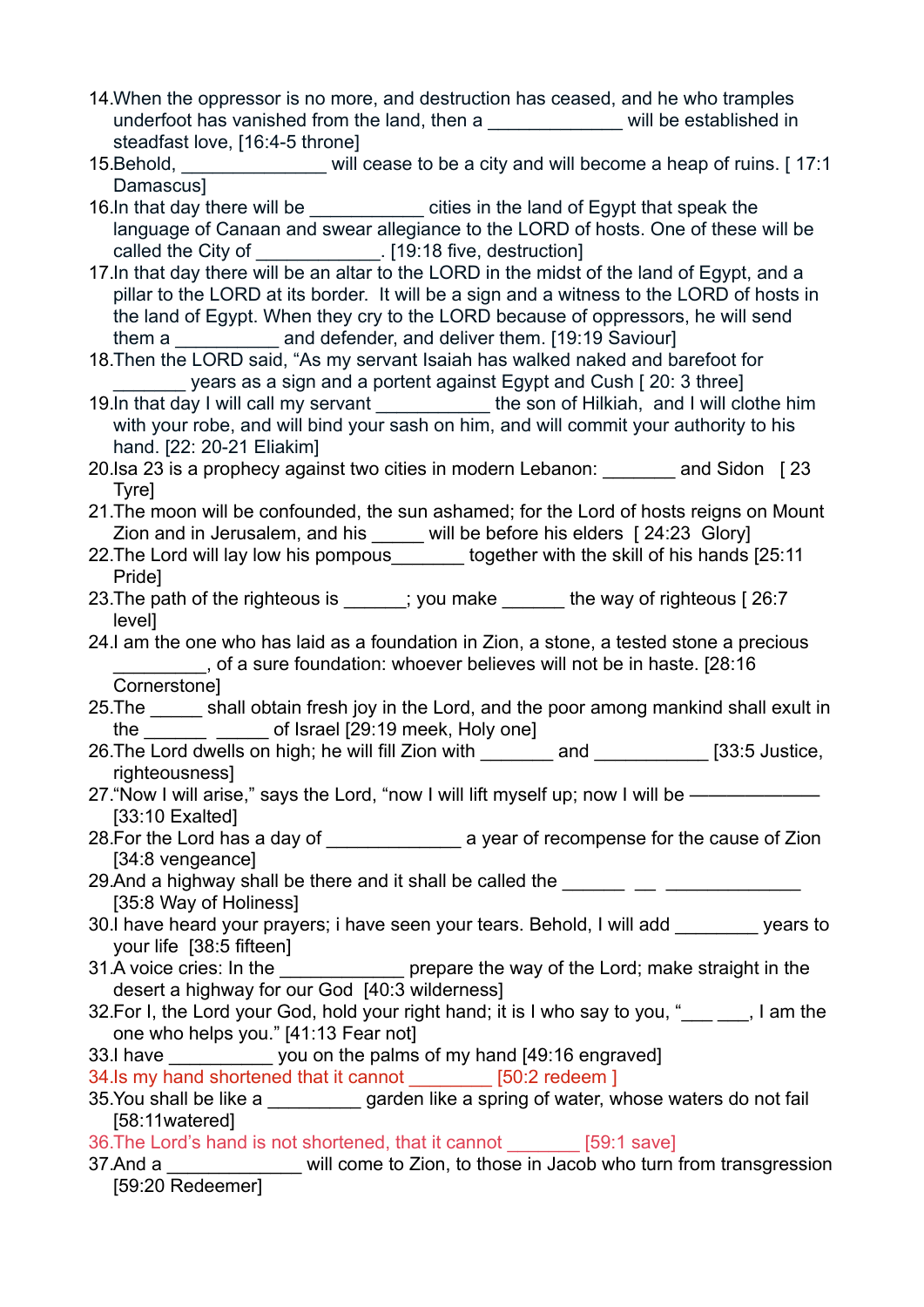38.you shall be a crown of beauty in the hand of the Lord, and a  $\frac{1}{\sqrt{2}}$  in the hand of your God [ 62:3 Royal Diadem ]

39.I create Jerusalem to be a \_\_\_\_ and her people to be a \_\_\_\_\_\_\_ [65:18 joy, gladness] 40.As one whom his mother so I will you [66:13 comforts, comfort]

### **VI. Choose the best answer**

- 1. And he said, Go, and tell this people Keep on hearing, but do not  $\hspace{1cm}$ ; keep on seeing, but do not perceive. [6:9] d a. Believe b. Follow c. Obey d. **Understand**
- 2. For to us a child is born, to us a son is given; and the government shall be upon his shoulder, and his name shall be called [9:6] d a. Wonderful Counselor b. Mighty God c. Everlasting father d. **all the above**
- 3. And the Spirit of the LORD shall rest upon him, the Spirit of : [Is 11:2] c a. Wisdom and understanding b. knowledge and fear of the Lord c. **all of the above**
- d. None of the above
- 4. Who comes to Egypt riding on a swift cloud and the idols of Egypt will tremble at his presence, and the heart of the Egyptians will melt within them? [19:1] b a. King Hezekiah b. **The Lord** c. Isaiah d. None of the above
- 5. The LORD has mingled within her a spirit of \_\_\_\_\_\_\_\_\_, and they will make Egypt stagger in all its deeds, as a drunken man staggers in his vomit. [19:14] a a. **Confusion** b. pride c. brokenness d. repentance
- 6. Who has purposed this against Tyre, the bestower of crowns, whose merchants were princes, whose traders were the honored of the earth? [23:8-9] d a. King Hezekiah b. Nebuchadnezzar c. Isaiah d. **The Lord of Hosts**

7**.** You keep him in perfect \_\_\_\_\_\_\_\_ whose mind is stayed on you, because he trusts in you.. [Is 26:3] **c** 

a. Harmony b. Righteousness c. **Peace** d. Happiness

8**.** And in that day a great trumpet will be blown, and those who were lost in the land of Assyria and those who were driven out to the land of Egypt will come and worship the Lord on the \_\_\_\_\_\_\_\_\_\_ at Jerusalem. [27:13] d a. Temple b.Hill c. Synagogue d. **Holy Mountain**

9. For he is rightly instructed; his eaches him.. [28:26] c

a. Father b. Mother c. **God** d. Holy Spirit

10. For thus said the Lord God, the Holy One of Israel, "In returning and rest you shall be saved; in **Example 20** and in the shall be your strength. But you were unwilling, and you said "No! We will flee upon horses"; therefore you shall flee away; and, "We will ride upon swift steeds"; therefore your pursuers shall be swift. [30:15] d a.Faith, Hope b. Quietness, Trust c. Joy, Sorrow d. **God, Holy Spirit**